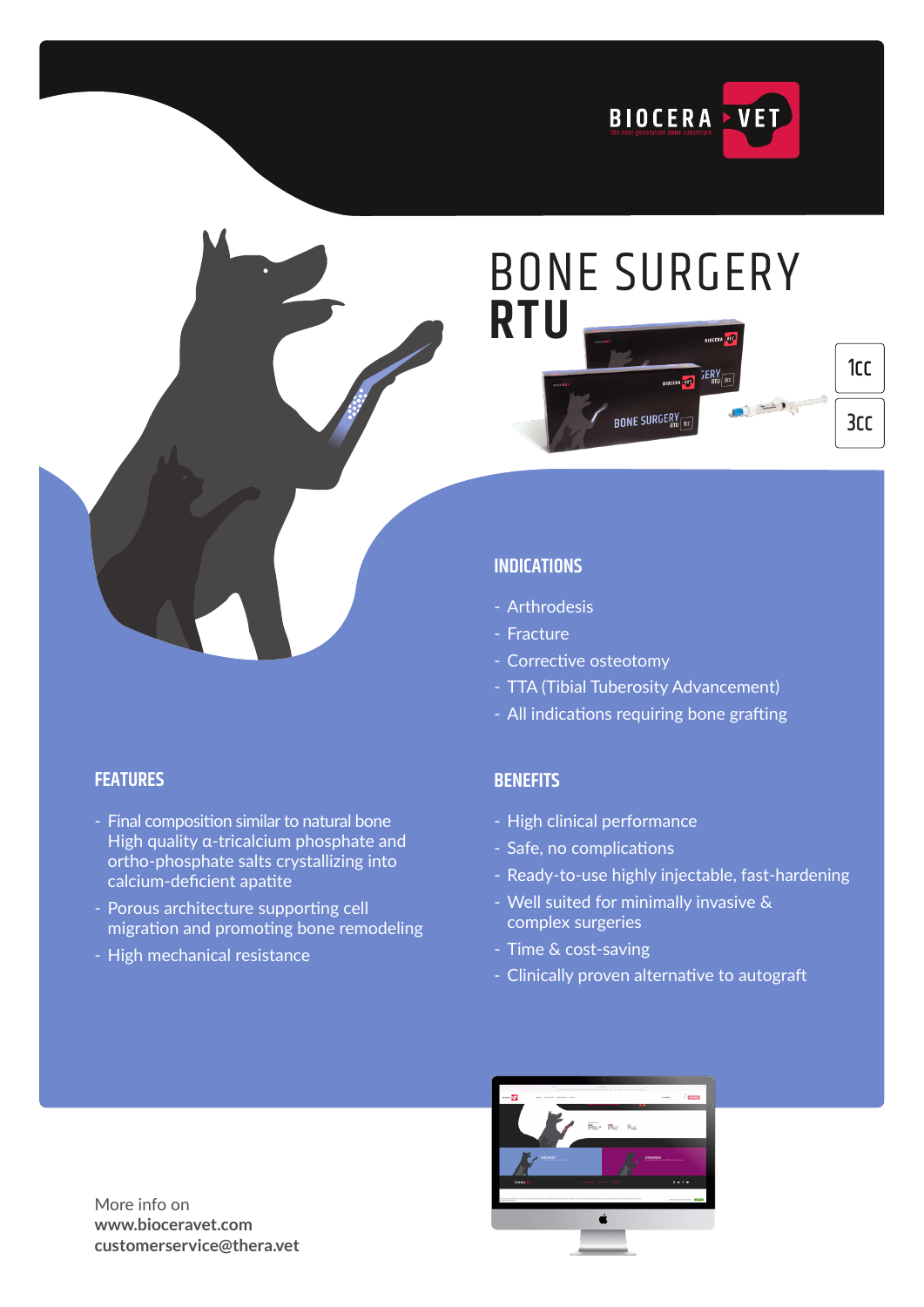

### BONE SURGERY **SMARTGRAFT**



| Ultra Fine<br>$0.25 - 1$ mm |
|-----------------------------|
| Fine<br>1-2mm               |

| rг  | 3.5cc |
|-----|-------|
| 5cr | 5cr   |

### **INDICATIONS**

- Arthrodesis
- Fracture
- Corrective osteotomy
- TTA (Tibial Tuberosity Advancement)
- All indications requiring bone grafting

### **FEATURES**

- Fast integration and complete remodeling
- Combination of bovine mineral bone matrix, bioresorbable polymers and collagen fragments
- Interconnected microstructure for optimal osteoconduction
- High wettability and hydrophilicity for fast bone formation

### **BENEFITS**

- High clinical & functional performance
- Safe, low complication rate
- From product-to-product sustained quality
- Most cost-effective alternative to allografts



More info on **www.bioceravet.com customerservice@thera.vet**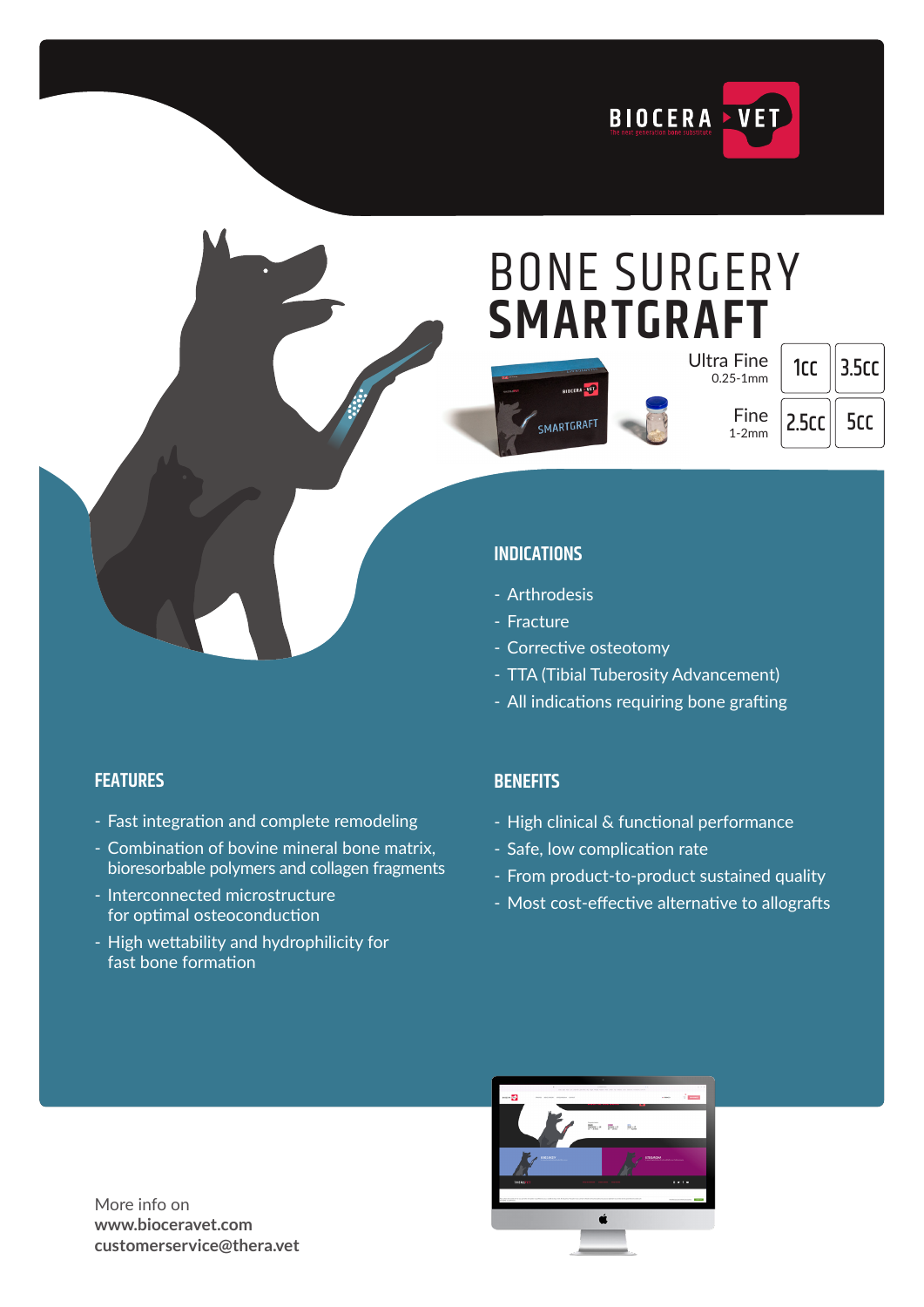

## BONE SURGERY **GRANULES**

**BONE SURGERY** 



### **INDICATIONS**

- Arthrodesis
- Fracture
- Corrective osteotomy
- TTA (Tibial Tuberosity Advancement)
- All indications requiring bone grafting

### **BENEFITS**

- Safe & affordable
- Optimal osteoconduction
- Complementary to auto- and allograft procedures

### **FEATURES**

- Calcium-deficient apatite crystalline structure & porosity similar to natural bone
- Biocompatible & resorbable
- Price-conscious solution



More info on **www.bioceravet.com customerservice@thera.vet**